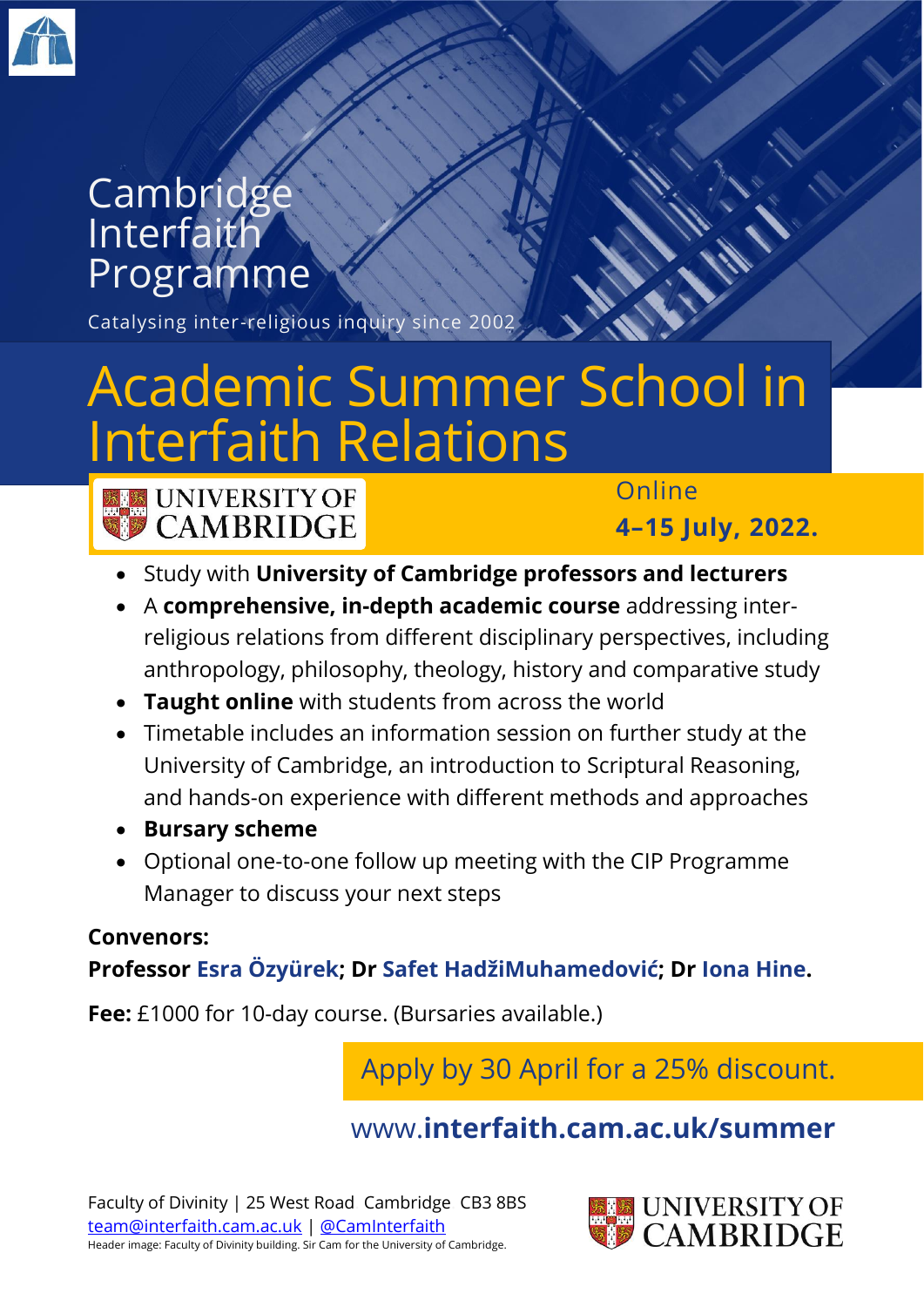

## About Cambridge Interfaith Programme

Cambridge Interfaith Programme (CIP) is a University of Cambridge research centre based in the Faculty of Divinity. We hold a distinctive research and teaching expertise in the field of interfaith relations, traversing disciplinary boundaries and a wide range of research geographies.

Your teaching team will include experts in astrobiology, Christianity, genocide studies, interfaith relations, Islam, Judaism, religious conversion, Roma cosmologies and textual studies, from the perspectives of natural and social sciences, and the humanities.

[www.interfaith.cam.ac.uk](http://www.interfaith.cam.ac.uk/)

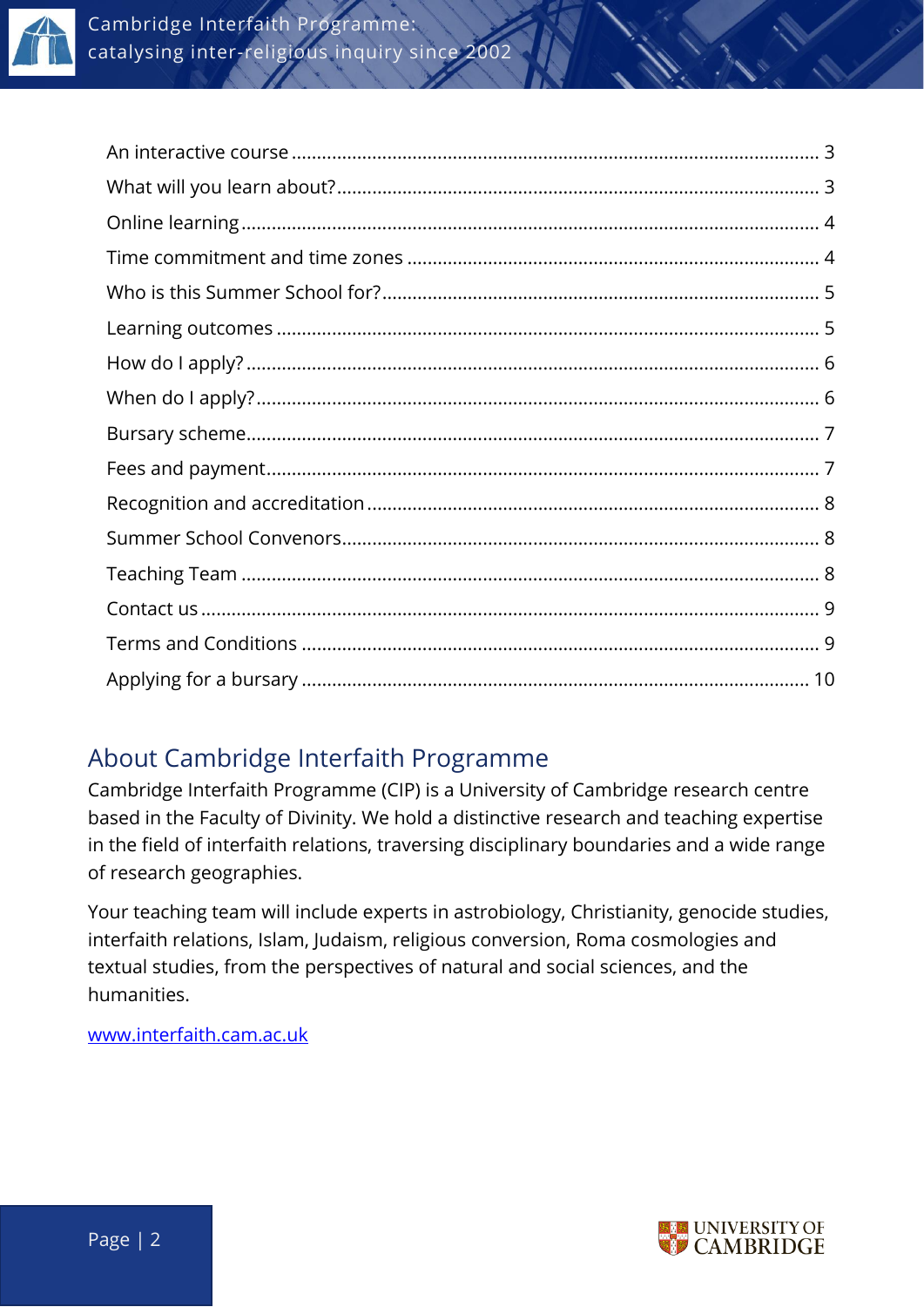

## <span id="page-2-0"></span>An interactive course

The Summer School is taught by University of Cambridge academics. Building on our extensive research and teaching expertise, we will guide you through a mixture of lectures, seminar discussions, interactive workshops and immersive exercises. You will have a chance to engage in the Cambridge tradition of Scriptural Reasoning, visit an online photographic exhibition of Shared Sacred Landscapes, try out your own talents for visual research, and create your own interfaith archive!

The course structure has been revised, based on feedback from our previous participants.

Each day includes a three-hour scheduled teaching session, hosted by your convenors. During these sessions, you will have lectures, masterclasses, and workshops with different members of the teaching team. At the end of each session, you will have chance to question the convenors and to continue informal conversations with other participants.

Between sessions, you will have exercises to complete, and the opportunity to interact with one another in the online learning environment.

## <span id="page-2-1"></span>What will you learn about?

Some of the topics that we consider are:

#### Plurality & diversity

- religious plurality & social change;
- faith-based responses to life elsewhere in the universe;
- indigenization;
- migration;
- empathy;
- shared & syncretic landscapes

#### Engaging traditions

- Scriptural Reasoning;
- religion & gender;
- visions of hell;
- ways of seeing

#### Creativity & change

- theology & poetry across religious traditions;
- music;
- photography & cognitive mapping;



Page | 3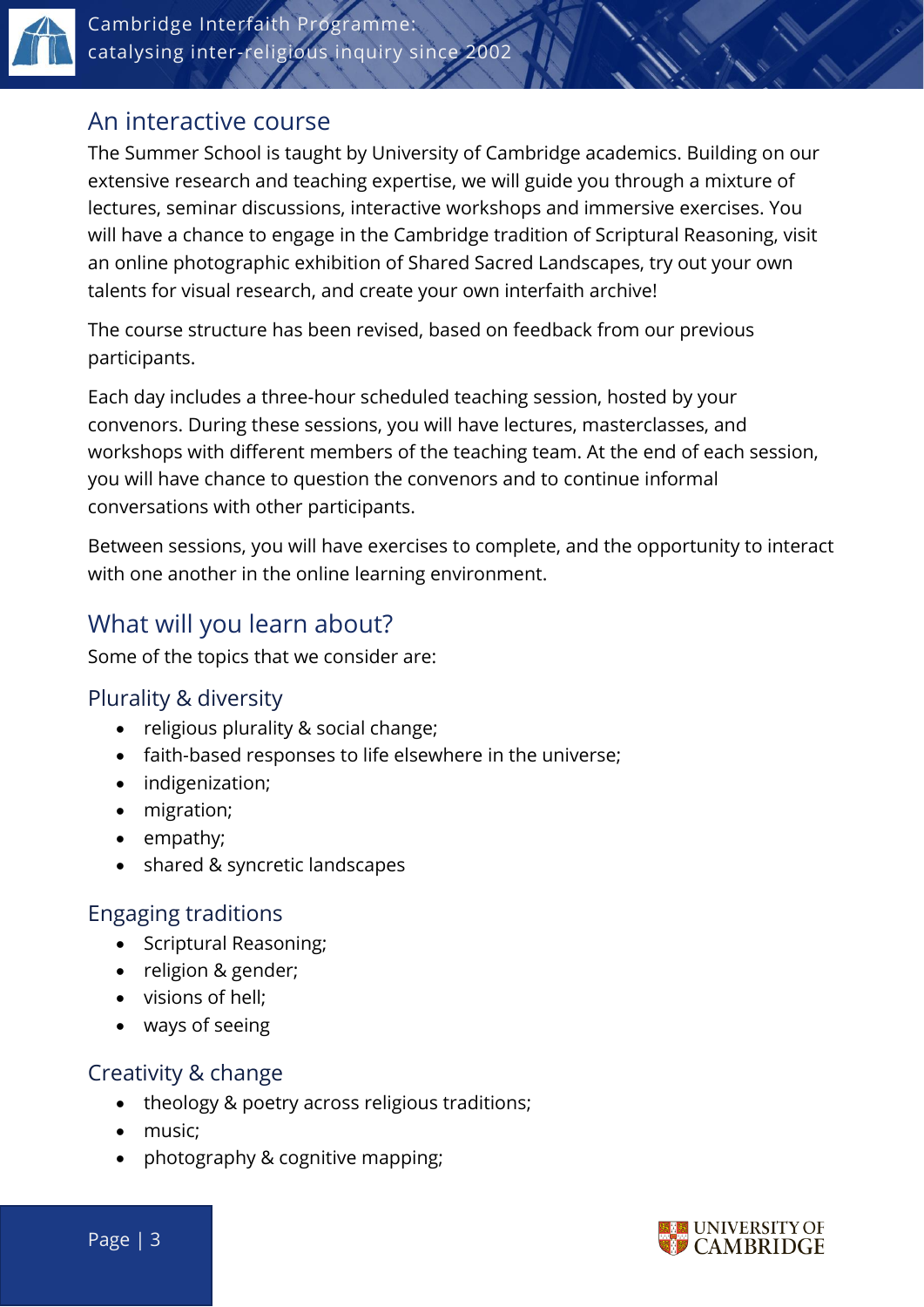

- religious conversion;
- religious encounters in history and today

#### Violence & the sacred

- religion, conflict, and violence:
- colonialism, nationalism & religion;
- scripture & violence

#### Interfaith methodologies

• methods & methodologies for the research of interfaith and inter-religious relations: archival, visual, ethnographic, phenomenological, hermeneutic

The programme also includes an information session to learn more about pursuing further study, whether at the University of Cambridge or elsewhere. This will include information about undergraduate and postgraduate options in the Faculty of Divinity.

## <span id="page-3-0"></span>Online learning

All teaching sessions will be delivered online, using Zoom and other tools. You will need a sufficient internet connection.

Through our online learning platform, you will have access to all the required materials and readings prior to the start of the programme.

## <span id="page-3-1"></span>Time commitment and time zones

The course will be taught intensively over two weeks (Monday to Friday). Participants will spend up to 6 hours each day on academic activities, including lectures, seminars, workshops, guided conversations and immersive exercises.

There will be **3 hours of timetabled online activity** each day (beginning at 13:00 BST). Participants are expected to attend all timetabled sessions. You should notify us in advance of any issues with this requirement.

Your convenors will also be available for 30 minutes after the end of each timetabled session, providing an opportunity for practical questions and to chat informally.

Between sessions, you will have reading, research, creative and written tasks to complete. You will manage your own schedule outside of timetabled hours, accommodating your local time zone. Information about the tasks will be distributed a week before the start of the Summer School, and you may choose to complete some exercises in advance.

Sessions will be recorded and uploaded to the Virtual Learning Environment. These recordings will allow you to catch content you miss (e.g., because of a medical appointment or an internet connection issue), and will remain available for one

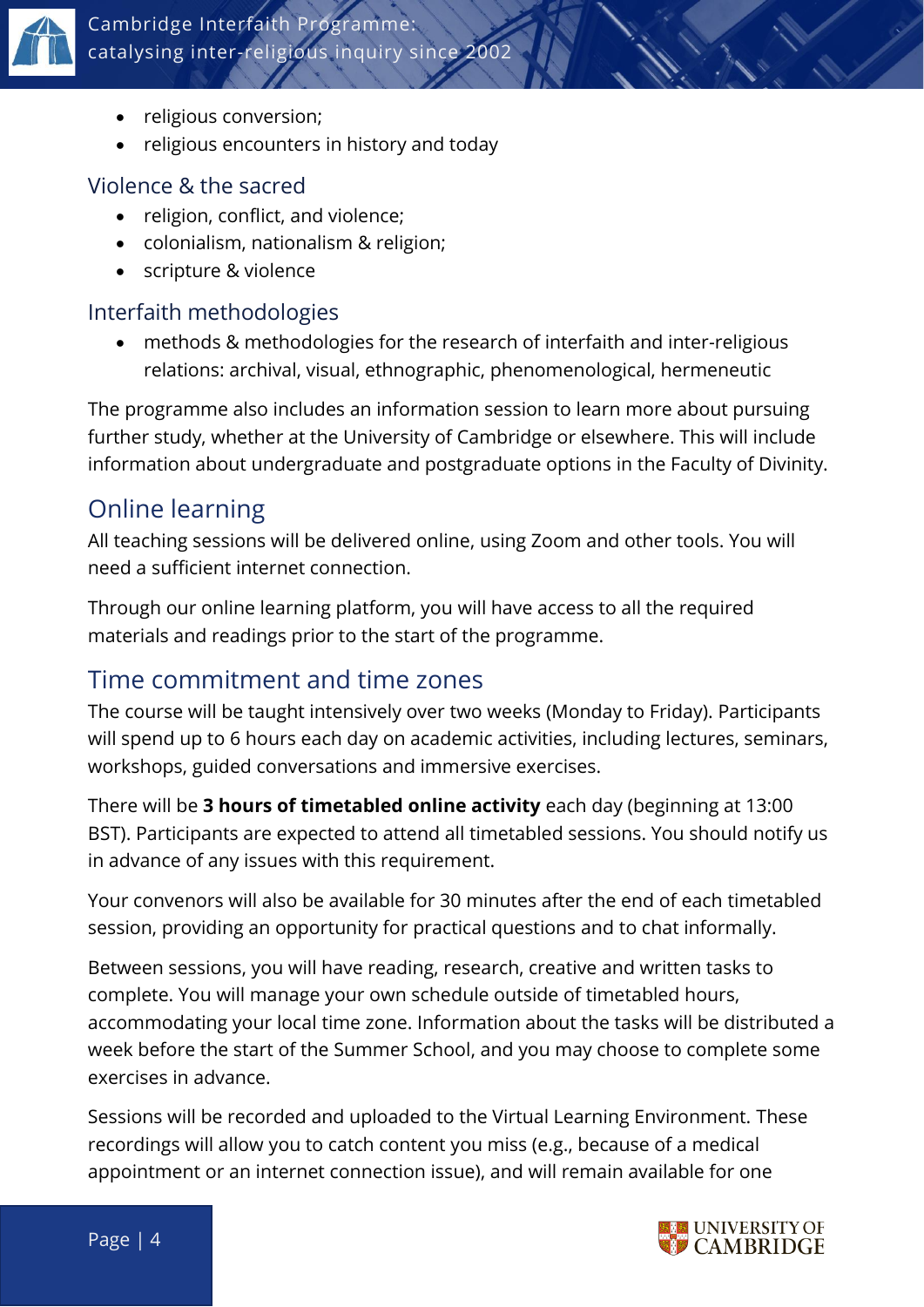

month following the end of the Summer School. Please note that for reasons of confidentiality, small group discussion will not be recorded, and session recording may be paused on occasion.

## <span id="page-4-0"></span>Who is this Summer School for?

No prior subject knowledge is required, but you are expected to have a strong interest in the field of inter-faith studies and a readiness to engage with academic learning styles. A diversity of opinions and experiences is expected and encouraged.

You may be a student seeking to deepen and extend your existing field of study, a researcher exploring new territory, a practitioner welcoming the chance to develop your professional expertise, a faith leader wanting to learn and reflect through comparative study, or another kind of curious learner looking to understand interfaith relations from different perspectives.

We welcome applicants without any discrimination based on ability, class, sex, gender identity or expression, sexuality, ethnicity, race, national origin or religion.

We also welcome applicants of different ages, although you will need to be 18 or older when the Summer School starts (4 July 2022).

To be able to fully benefit from the course, you should be able to read and discuss complex academic texts in English.

We offer a bursary scheme (reduced fee) for applicants who could not otherwise afford to participate, in keeping with the University's commitment to Widening Participation. See further details below.

## <span id="page-4-1"></span>Learning outcomes

Those who complete the Summer School will:

- demonstrate familiarity and critical engagement with different theoretical and practical approaches to interfaith relations;
- understand the benefits and limits of historical, anthropological, philosophical, theological and visual methods in the study of inter-faith relations;
- gain practical experience in archival, visual and autoethnographic research;
- locate connections between your studies/work and scholarship on inter-faith relations;
- have a grasp of Scriptural Reasoning and engage in critical, comparative reading of scriptures;
- be able to discuss the relations between religious plurality, politics and subjectivity;

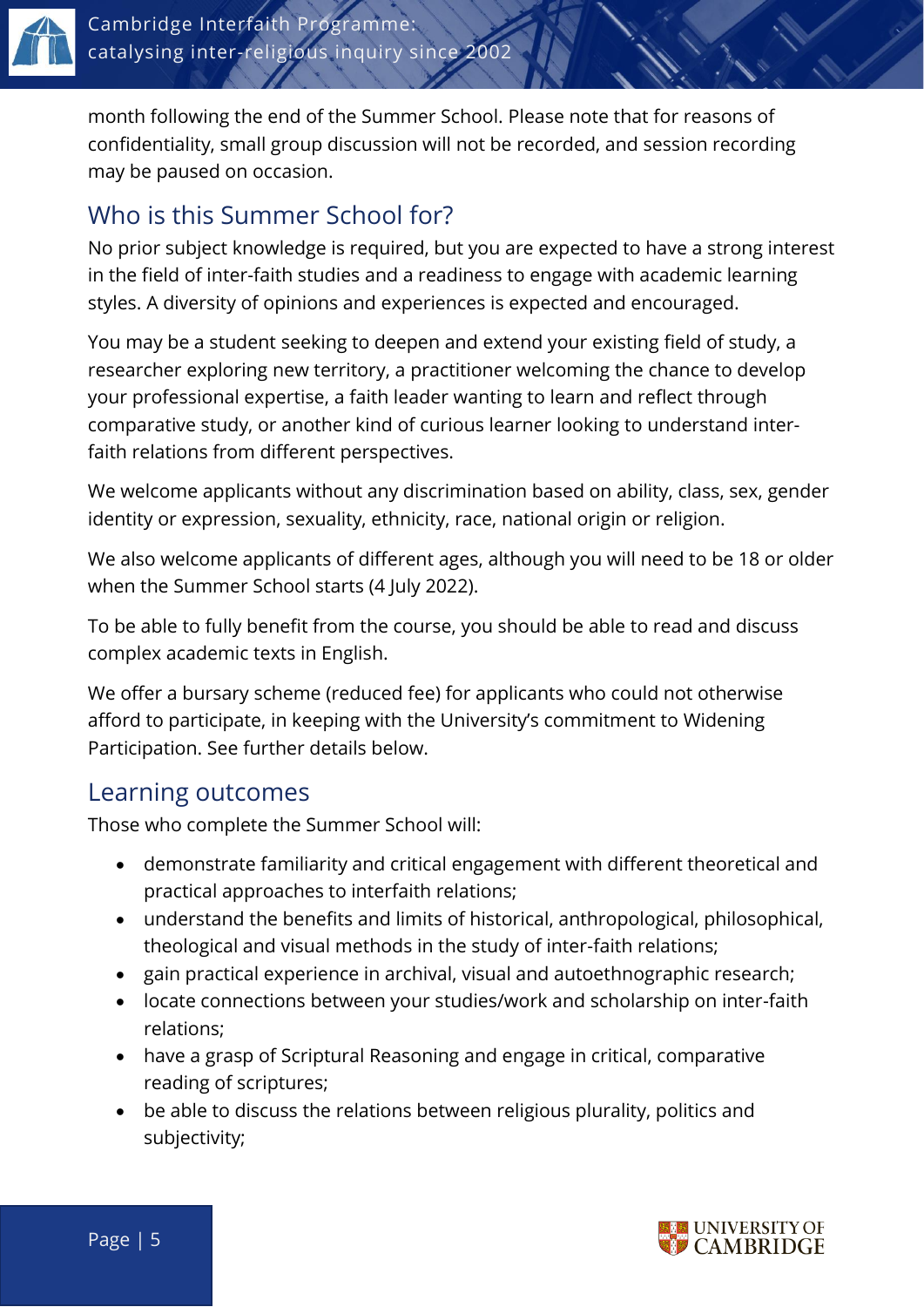

- develop an awareness of historical and contemporary inter-faith relations and challenges;
- gain expertise to be academic researchers, teachers, activists, religious leaders, writers, artists, public speakers, event organisers or consultants in the field.

## <span id="page-5-0"></span>How do I apply?

Complete the Application Form and send it by email to: [cipsummer@divinity.cam.ac.uk](mailto:cipsummer@divinity.cam.ac.uk)

The Application Form can be downloaded from the Cambridge Interfaith Programme website: [www.interfaith.cam.ac.uk](http://www.interfaith.cam.ac.uk/)

Applications must include:

- your contact details;
- a short description (500 words maximum) of your interest in inter-faith relations;
- the name and contact details of one person who may be contacted for a letter of recommendation;
- a self-declaration of English language proficiency;
- notes about any special learning requirements.

If you wish to be considered for a bursary you should answer the additional question (on the final page, explaining your eligibility) and complete an extra task to demonstrate your commitment to the Summer School.

## <span id="page-5-1"></span>When do I apply?

The fee payable varies according to the submission date of your application.

#### By 30 April

Successful applications received **on or before 30 April** will be eligible for the early bird rate of £750 (a 25% discount).

We aim to process and review applications promptly, and will notify all early bird applicants of the result by 15 May at the latest.

#### From 1 May to 20 June

Applications received in May and June will be processed and reviewed as soon as possible. If successful, late applications will be subject to the full fee of £1000.

Please note that to ensure a quality experience for all students, the total number of places is capped. We will operate a waiting list for any further candidates.

It will not be possible to consider applications that arrive later than 20 June.

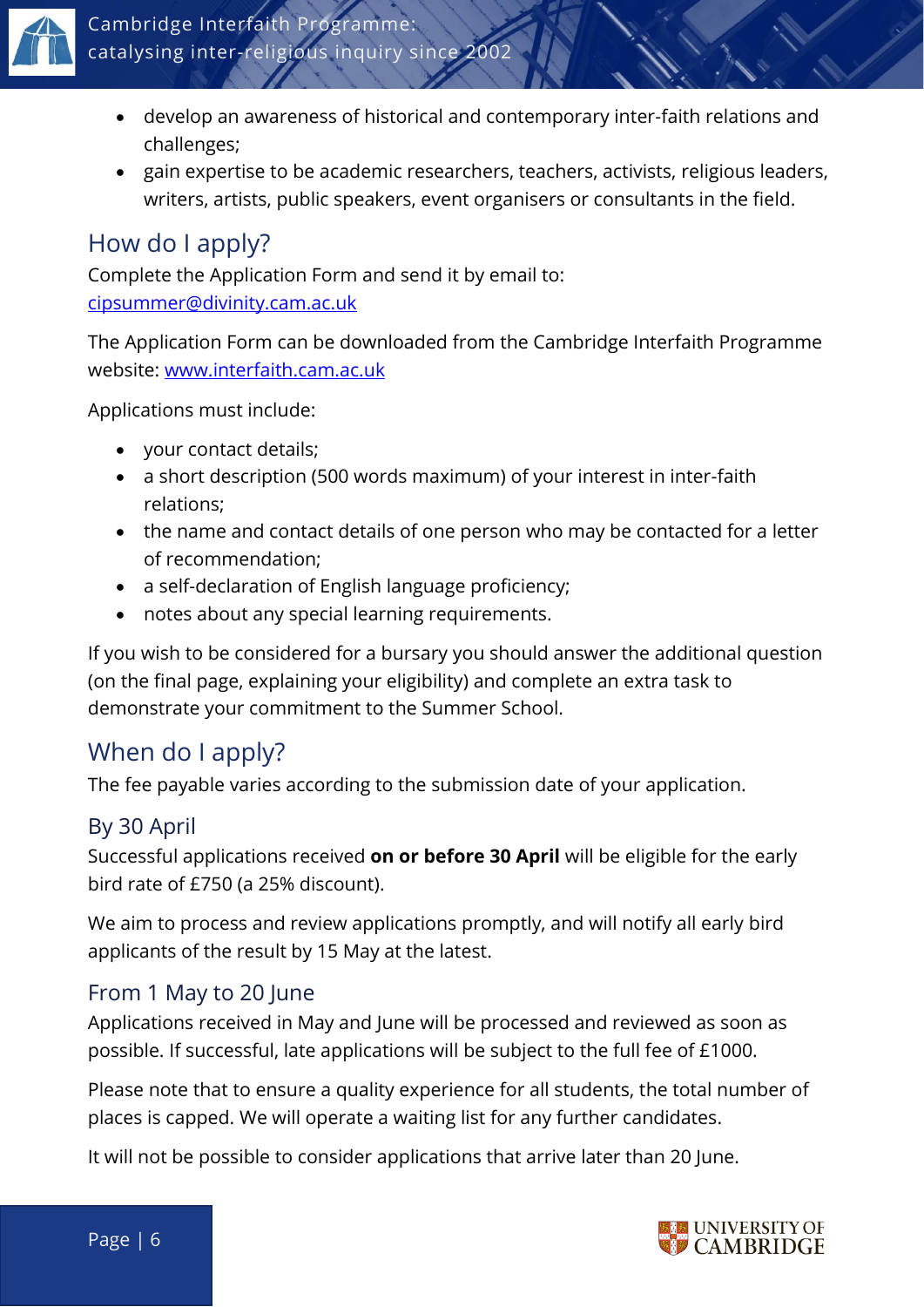

#### <span id="page-6-0"></span>Bursary scheme

We have reserved a minimum of 5 places for recipients of our bursary scheme. This scheme is intended to increase access for those who would not otherwise be able to take part.

Bursary recipients will pay a reduced fee of £200.

Those seeking a bursary may apply via the standard process at any time until the final deadline (20 June), or until all places are filled.

Please note that we cannot guarantee the availability of bursaries once the first allocations have been made. Early application is therefore recommended.

Bursary applicants are asked to complete an additional task and submit a written response together with the standard Application form. (See the section on Applying for a bursary.)

Bursary recipients will also be asked to submit a short report following successful completion of the Summer School.

#### <span id="page-6-1"></span>Fees and payment

Successful applicants will be informed by email. We may also need to contact you for further information. Please add the Summer School email address to your contacts.

In the email, we will include a link to the University's online store so that you can pay the registration fee. This will require a credit or debit card.

| <b>Full registration fee</b>                              | £1000 | Payments must be received by 30 June.                                          |  |
|-----------------------------------------------------------|-------|--------------------------------------------------------------------------------|--|
|                                                           |       |                                                                                |  |
| <b>Early bird registration</b><br>fee (apply by 30 April) | £750  | Payments must be received within 7 days<br>of offer and not later than 23 May. |  |
|                                                           |       |                                                                                |  |
| <b>Bursary (reduced rate)</b><br>(subject to eligibility) | £200  | Payments must be received within 14 days<br>of award.                          |  |

**Important:** If you do not pay the registration fee and confirm your place within the specified period, the place may be withdrawn and offered to another applicant.

CIP reserves the right to amend or withdraw registration discounts at any time.

**Refunds:** Please see the separate Terms and Conditions document for information about refunds.



Page | 7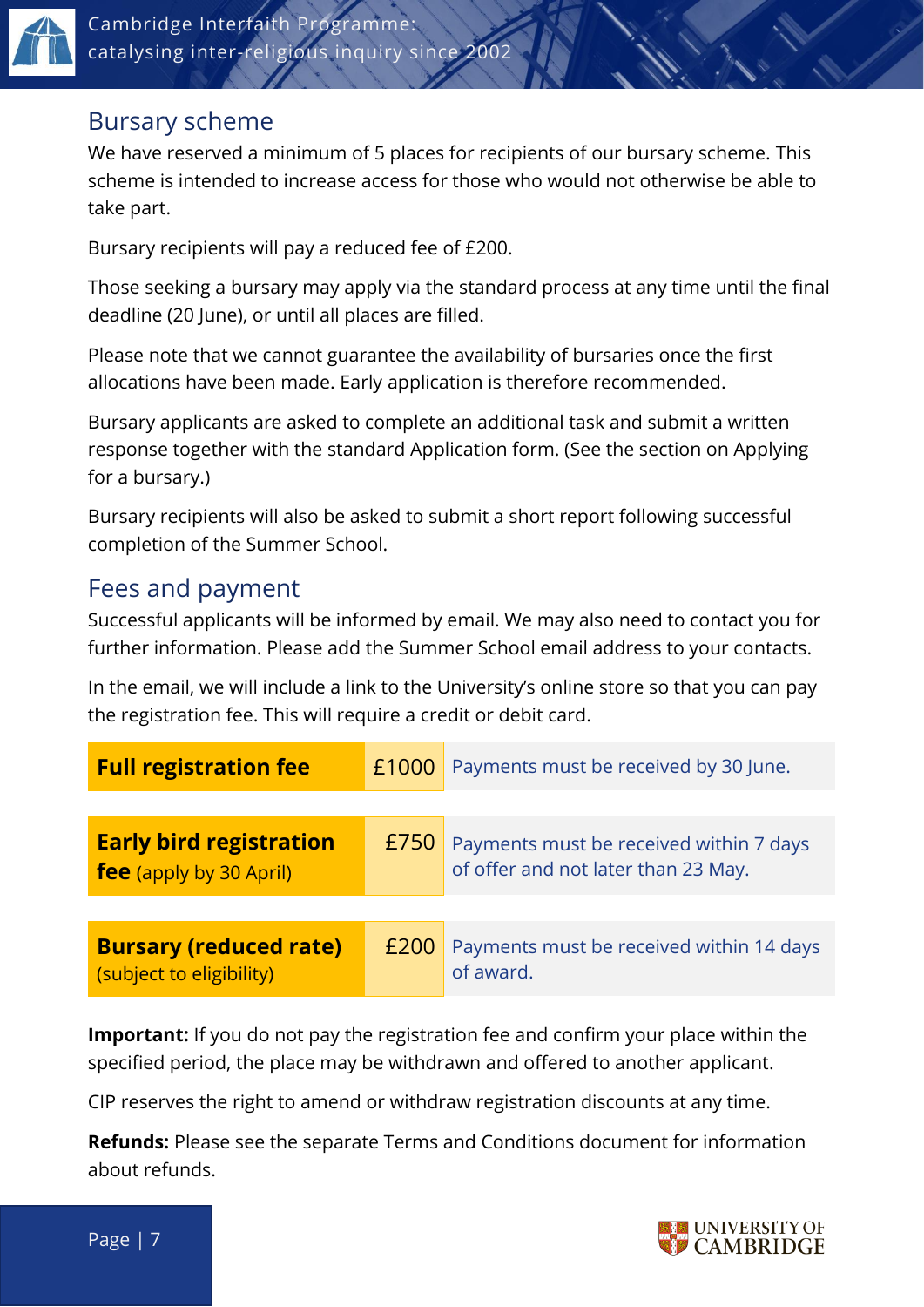

## <span id="page-7-0"></span>Recognition and accreditation

#### Certificate of attendance

Upon completion of the Summer School, CIP will provide you with a Certificate of Attendance. To qualify for the certificate, you will need to **complete interactive tasks** on time and participate in **at least 70%** of the teaching sessions.

#### **Credits**

Those wishing to seek credits from their home institutions may opt for an additional summative assignment (a 2000-word essay) due two weeks after the course.

Whilst we do not offer credits ourselves, we can write to your home institution to indicate that the Summer School, at Level 1 (FHEQ 4) offers knowledge equivalent to 4 US credits, 7.5 ECTS or 15 FHEQ.

## <span id="page-7-1"></span>Summer School Convenors



#### **Professor Esra Özyürek**

Sultan Qaboos Professor of Abrahamic Faiths & Shared Values, and Academic Director of Cambridge Interfaith Programme

**Dr Safet HadžiMuhamedović** Teaching Associate in Anthropology of Religion Research Associate, Fitzwilliam College

#### **Dr Iona Hine FHEA**

Communications and Programme Manager Cambridge Interfaith Programme

## <span id="page-7-2"></span>Teaching Team

Convenors will accompany you throughout the Summer School. The teaching team also includes **Andrew Davison**, Starbridge Associate Professor in Theology and Natural Sciences; **Dr Giles Waller**, Research Associate in Inter-Faith Studies; **Hina Khalid**, PhD Researcher, Faculty of Divinity; **Dr Julia Snyder**, Affiliated Lecturer in the Faculty of Divinity, and Tutor in New Testament at Westcott House, Cambridge; and **Dr Tali Artman-Partock**, Teaching Associate in Judaism.

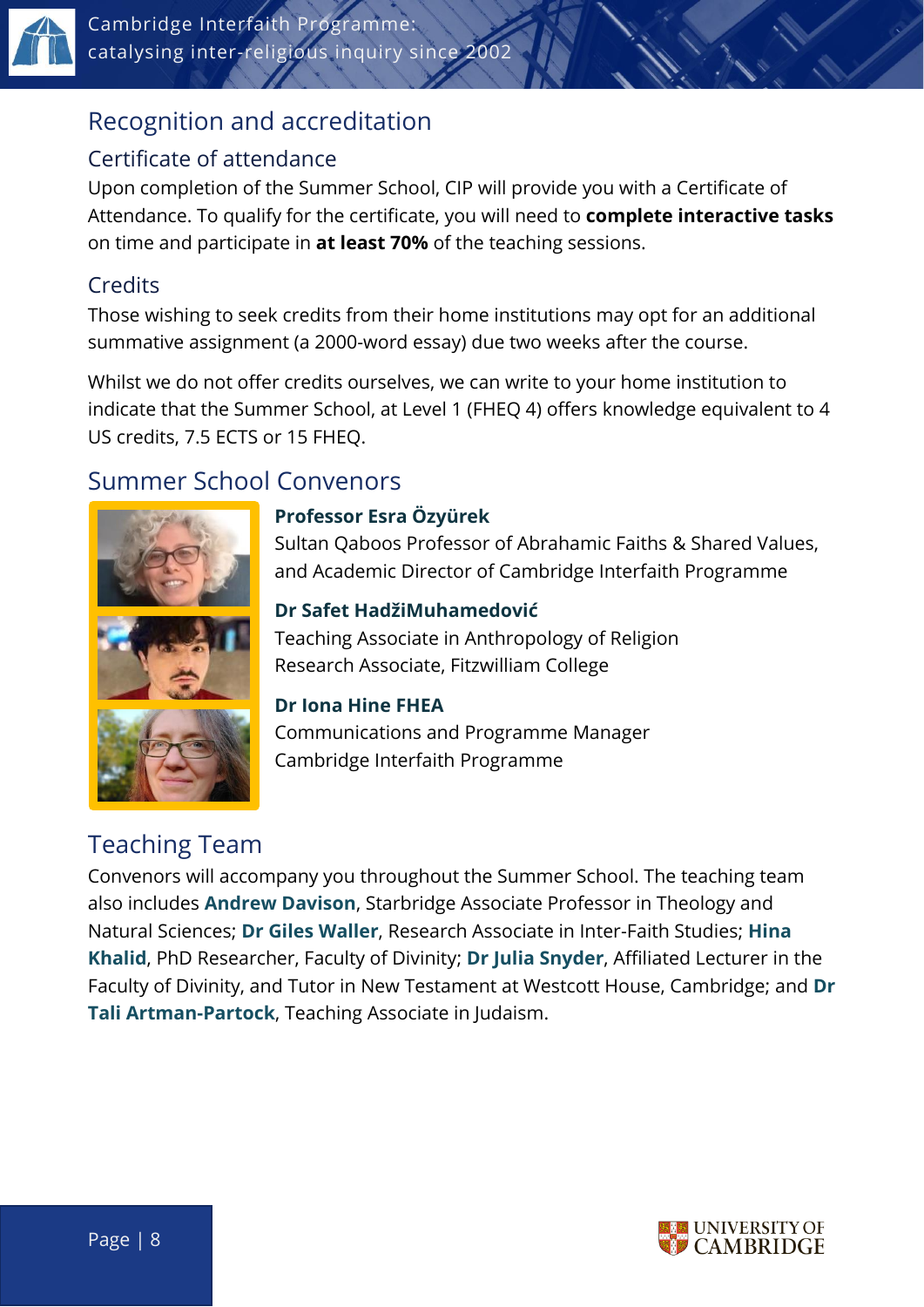

Cambridge Interfaith Programme: catalysing inter-religious inquiry since 2002

#### <span id="page-8-0"></span>Contact us

By email: [cipsummer@divinity.cam.ac.uk](mailto:cipsummer@divinity.cam.ac.uk)

On Twitter: [@CamInterfaith](https://www.twitter.com/CamInterfaith)

On Facebook:<https://www.facebook.com/CamInterfaith/>

## <span id="page-8-1"></span>Terms and Conditions

Make sure to carefully read, understand and accept the Terms & Conditions of the Academic Summer School in Interfaith Relations 2022 before making an application. The Terms & Conditions are published on the CIP website. They outline policies, rules and regulations regarding: Data Protection; Data Retention; Cancellations, Deposit and Refunds; Cancellations by CIP; Dignity Policy; Disability Policy; Equality and Diversity Policy; Freedom of Speech; Health and Safety; Student Complaints Procedure; CIP Admissions Complaints and Appeals; Bursary allocations; and Student Disciplinary Procedure.

We look forward to welcoming you.

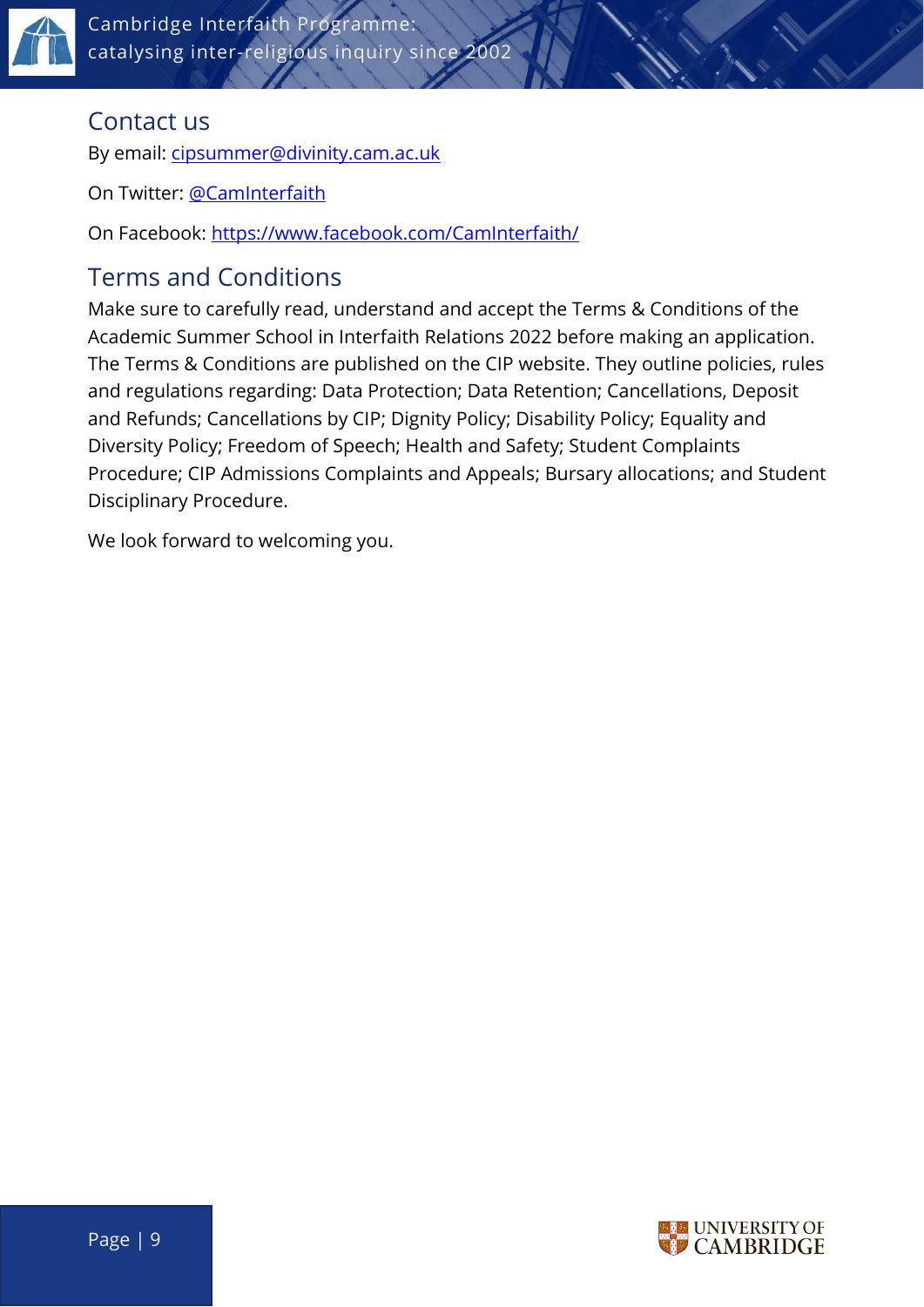

## <span id="page-9-0"></span>Applying for a bursary

The bursary scheme is intended to support those who could not otherwise afford to participate in the Summer School. You will find further information about eligibility and some examples of qualifying circumstances on the final pages of the standard application form. Those wishing to receive a bursary should explain why in that section of the form.

We also ask bursary applicants to **complete one task** from the selection below (Options 1–5). Your written response to the chosen task should be sent to us by email, together with your completed Summer School application.

First, let's answer some questions and concerns you may have:

#### **Why do bursary applicants need to complete a task?**

Bursary places are subsidised, and this capacity is limited. By completing an example task and writing a short reflection, you demonstrate that you are committed to take a full and active role in the programme.

The tasks provide a taster of Summer School activities. You can also use any of these tasks to check that your language-comprehension skills are sufficient.

Some tasks will seem more challenging than others. This should not be a cause for concern. Each participant brings a different range of skills, expertise and interests to the Summer School and we have set tasks to reflect that diversity.

#### **I am worried that my written response will not be good enough.**

Summer School participants come from many different backgrounds and contexts. We are interested to hear from you and to see how you engage with the materials and relate them to your own context.

As with Summer School places in general, bursaries will be allocated on a first-come, first-served basis, provided that your application satisfies the relevant criteria. Responses will not be judged competitively.

Follow the instructions. Think seriously about the questions. And use your written response to tell us what you thought and why. We look forward to hearing from you.

#### **I am having difficulty with the word limit.**

Too much to say? Your written answer does not need to respond to every question asked. Focus on what you find most interesting about your chosen task.

Not enough to say? Look again at the task questions. Is there something you can add? Ask yourself: What would I tell a friend or family member about this exercise? What might I think, feel or do differently as a result of this task? And then share some of your thoughts with us.

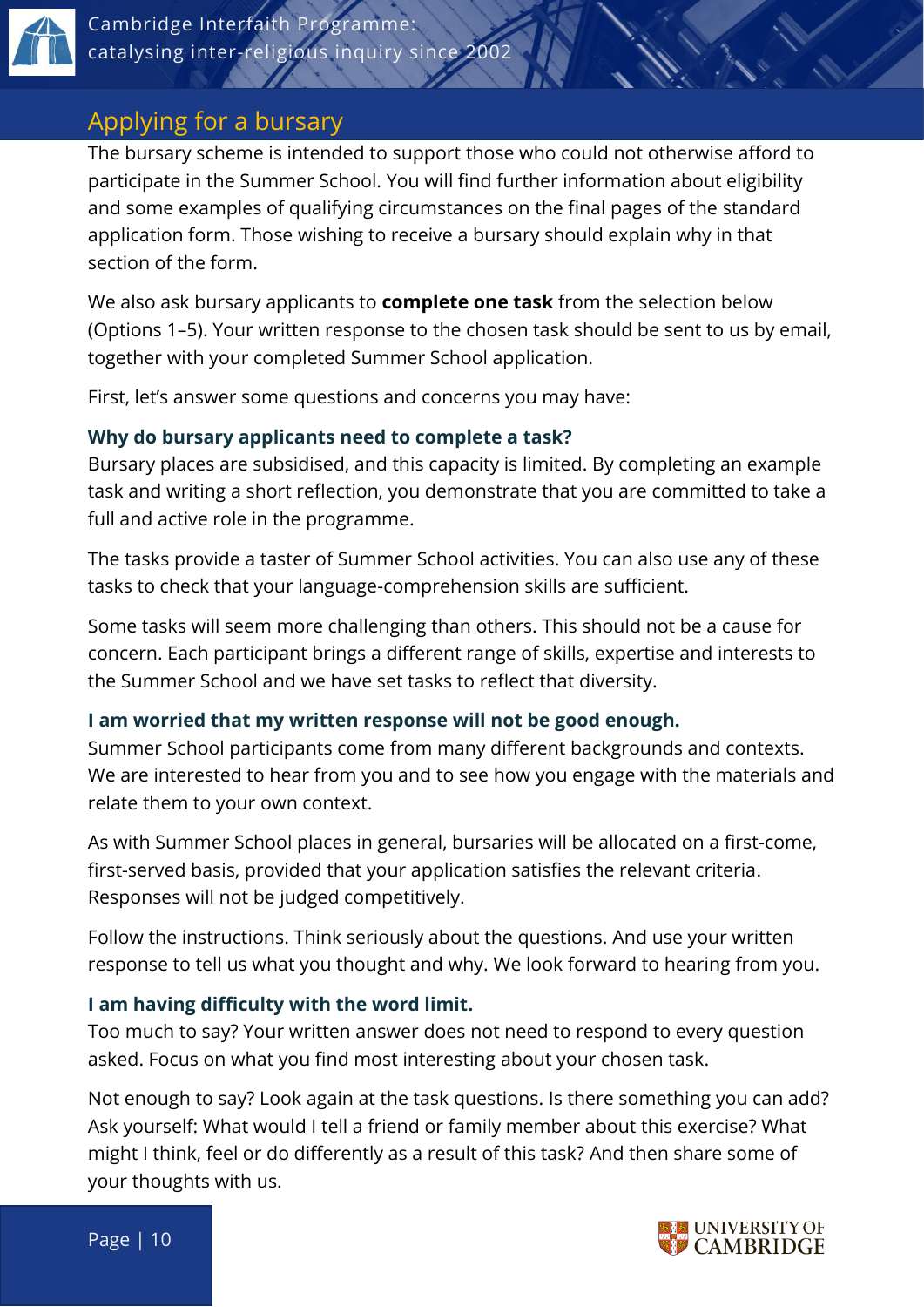

#### Taster tasks for bursary applicants

#### **Choose one task.**

The written response should be sent when you submit your main application.

#### **Option 1:**

#### **Choose 2 episodes from the Religion and Global Challenges podcast.**

An introduction to the podcast is available on the CIP website:

<https://www.interfaith.cam.ac.uk/podcast>

You can also listen & subscribe (free) to episodes via your preferred podcast platform.

Before you listen, read the episode information and ask yourself: What parts of your own knowledge and experience may be relevant to what you are going to hear? What has the interviewee done to develop their expertise?

As you listen, make a note of the interview questions and anything that interests or surprises you.

When you have finished listening, imagine that you have a chance to meet the interviewee. What would you like to speak to them about and why?

Finally consider, whom would you like to hear on the Religion and Global Challenges podcast in future?

**Submission:** Send us a written response to this task (about 400 words).

#### **Option 2:**

#### **Browse the Oxford Reference Timeline for Religion.**

This is an interactive timeline. Although subscriptions are necessary to discover more about the events listed, the timeline can be viewed by any internet user: <https://www.oxfordreference.com/view/10.1093/acref/9780191737206.timeline.0001>

Consider how the timeline begins, the kinds of information featured, and where it ends. What moments interest you or grab your attention?

Now create a timeline (suggested: 6-10 events) with key moments from a religious and/or educational life story. This might focus on an individual, a nation, a religious community, or something else.

**Submission:** Send us a copy of your timeline (words and/or images) together with up to 200 words explaining its significance, and any reflections about the task.

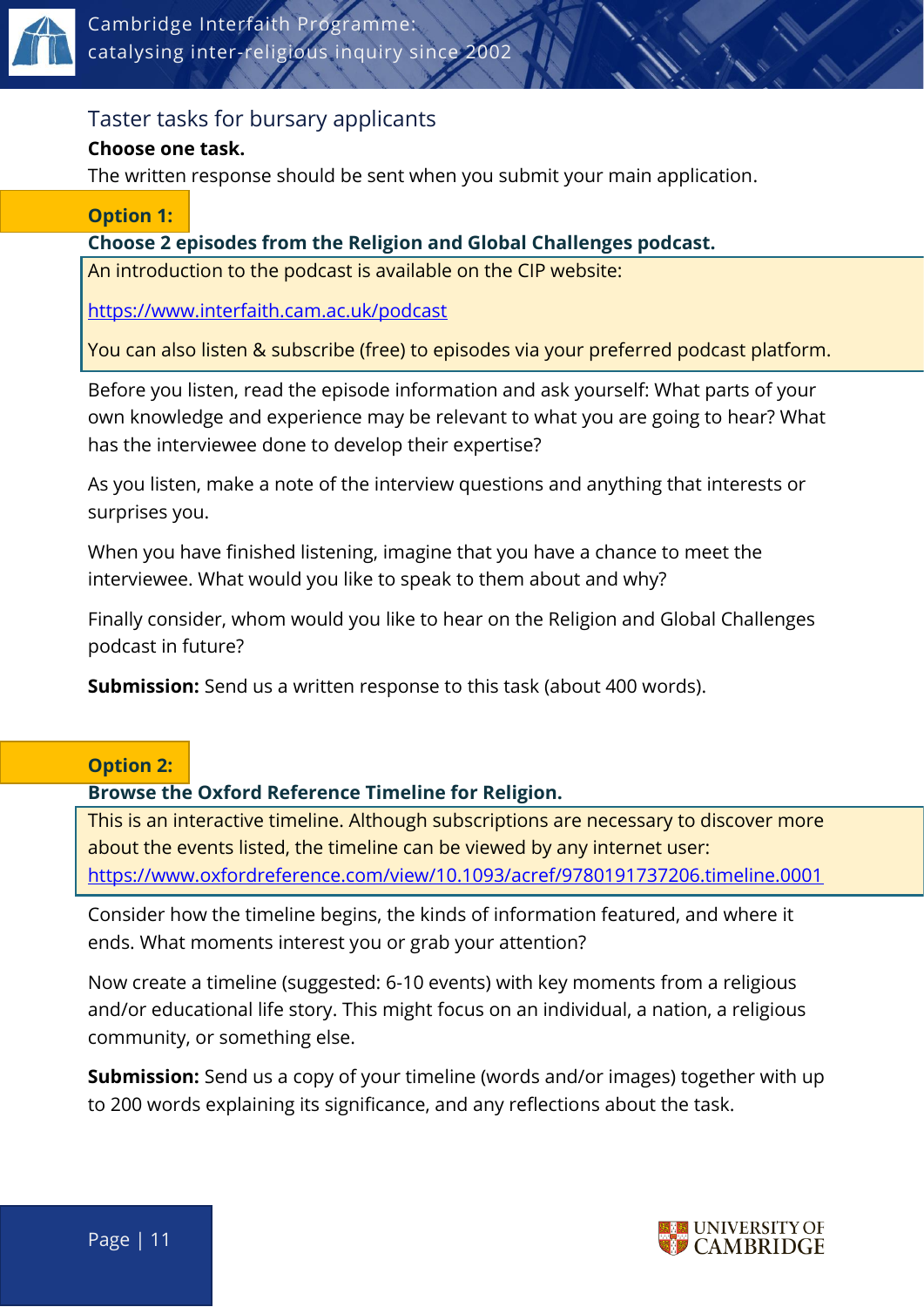

#### **Option 3:**

**Read "Broader, deeper, further: engaging with religions in the 21st century".** The full text of this lecture can be found on the CIP web site:

<https://www.interfaith.cam.ac.uk/broader-deeper-further>

This lecture was given by Professor David Ford, a former Director of CIP and Regius Professor of Divinity from 1991–2015. It was prepared in 2014 for students at Eton College, a fee-paying school for boys founded by Henry VI of England. The examples reflect aspects of our Programme's early work, including the applied Summer School programme for those engaged in peace-making and reconciliation. (This is a little different to the Academic Summer School.)

As you read, ask yourself: Do any of the themes in Ford's lecture resonate with me? Are there parts of the message that conflict with my thinking and/or context?

The lecture ends with a poem, which Ford also quotes from earlier in the lecture. How does this poem compare with your view of inter-religious relations? Is there another poem or text you have read that says something important to you about religious or inter-religious understanding?

**Submission:** Send us a written response to this task (about 400 words).

#### **Option 4:**

**Read "Disagree, for God's sake! Jewish philosophy, truth and the future of dialogue" (Prof Robert Gibbs) and the responses given by Dr Daniel Weiss and Prof Agata Bielik-Robson.**

Scripts from all three speakers can be accessed on the CIP website: <https://www.interfaith.cam.ac.uk/godssake>

The responses are linked at the bottom of the main lecture text.

These lectures were prepared to celebrate the establishment of the Polonsky-Coexist Lectureship in Jewish Studies. It was created in 2011, as a permanent role in the Faculty of Divinity at Cambridge.

Each lecturer quotes at least one Jewish religious text as part of their argument. You may find it helpful to re-read these source texts carefully. Is the style of these texts familiar or distinctive when compared to religious texts you have seen or heard before?